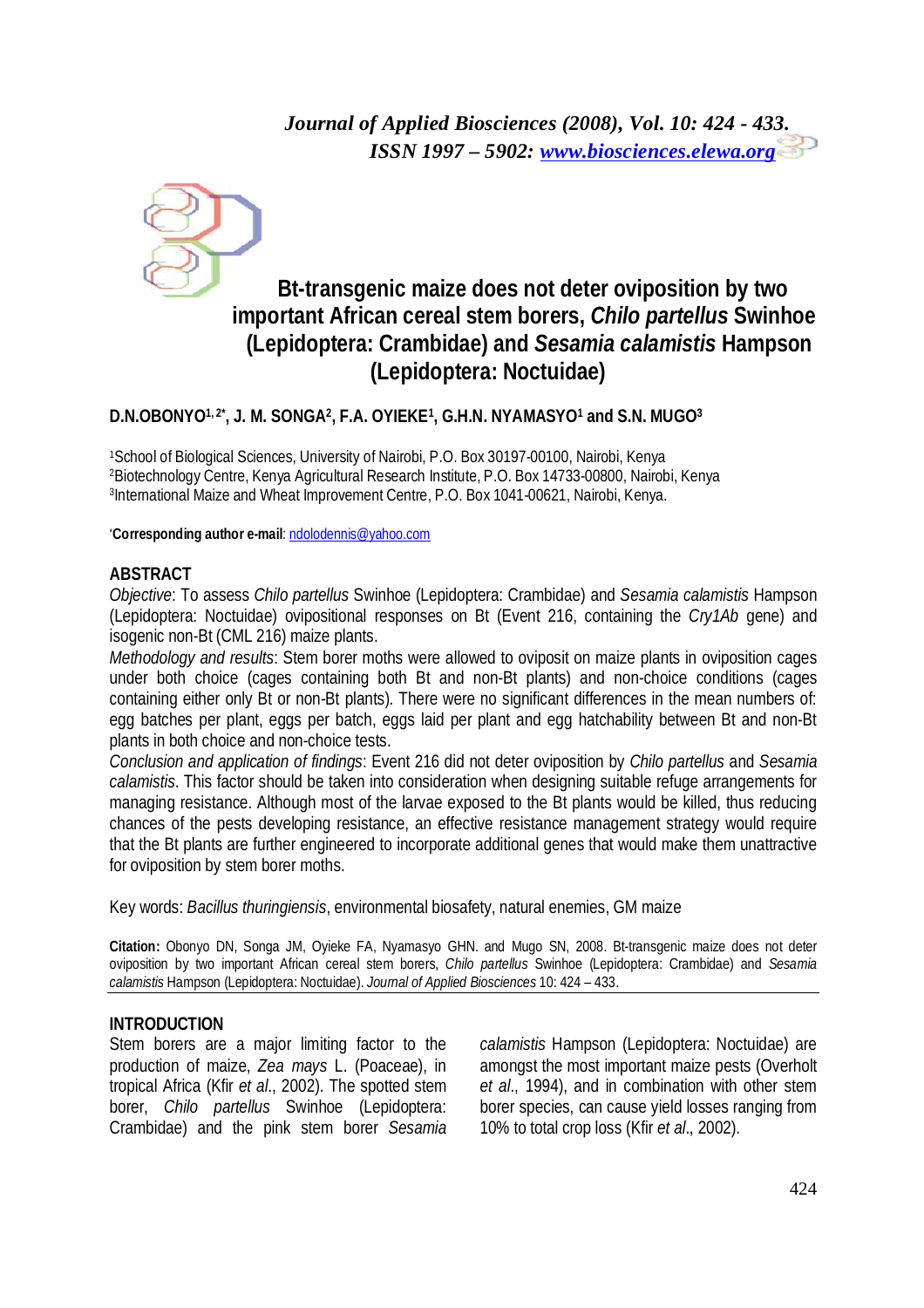*C. partellus* is the dominant and most important species in the lowland and mid-altitude areas in East Africa (Setamou *et al*., 2005). In Africa, *C. partellus*, which is of Asian origin (Zhou *et al*., 2001), was first reported in Malawi in the early 1930s (Tams, 1932). Since then, it has spread to nearly all countries in Eastern and Southern Africa, with the first reports in Kenya appearing in the early 1950s (Nye, 1960). The pest has now spread throughout the maize growing areas of Kenya that lie below 1500m asl (but in some cases even at higher elevations) (Overholt *et al*., 1994; Zhou *et al*., 2001; Songa *et al*., 2002). It is the most widely distributed and abundant stem borer species in Kenya and is often the most damaging pest, particularly in the warmer lowland areas (Songa, 1999). Evidence over a period of 30 years indicates that *C. partellus* is gradually replacing the indigenous stem borer, *Chilo orichalcociliellus*, Strand (Lepidoptera: Crambidae) in some regions in Kenya (Ofomata *et al*., 2003).

*S. calamistis* is a native stem borer species that occurs in low densities in all areas in Kenya up to 2400m above sea level (Muhammad & Underwood, 2004). Studies in eastern Kenya found *S. calamistis* to be the second most widely distributed stem borer species, after *C. partellus*  (Songa *et al*., 2002)*.* 

Globally, chemical insecticides have been used widely for stem borer control (Muhammad & Underwood, 2004). These synthetic pesticides are too expensive and unaffordable to many farmers (Bonhof *et al*., 2001). In addition, widespread use of synthetic pesticides causes environmental pollution. While the use of botanical insecticides has advantages of cost over synthetic insecticides, it is hampered by difficulties such as the logistics of production and preparation (Morse *et al*., 2002).To effectively manage insect pests, transgenic crops present a potential and viable alternative to synthetic and natural insecticides. The cultivation of crops that are genetically modified to resist insect pests would lead to reduced application of conventional pesticides, which would potentially reduce production costs, environmental pollution and risks to human health. Reduced use of

synthetic pesticides would also allow natural enemies of the insect pests to flourish, thus supporting natural control of the target pests as well as other pests that are not affected by the toxin produced by the transgene (Groot & Dicke, 2002).

Maize expressing the synthetically modified *Cry1Ab* gene from the soil bacterium *Bacillus thuringiensis* ssp. kurstaki strain HD-1 (Bt) was the first insect-resistant transgenic crop to be commercialised in 1996 (EPA, 2000). Although it was initially developed to control the European corn borer, *Ostrinia nubilalis*, Hubner (Lepidoptera: Crambidae) (Ostlie *et al*., 1997), Bt maize has the potential to control other stem boring Lepidoptera including the fall armyworm, *Spodoptera frugiperda* J.E. Smith (Lepidoptera: Noctuidae) (Lynch *et al.*, 1999); the southwestern corn borer, *Diatraea grandiosella* Dyar (Lepidoptera: Crambidae) (Archer *et al.*, 2000; Castro *et al*., 2004; Huang *et al*., 2006); the corn earworm, *Helicoverpa zeae* Boddie (Lepidoptera: Noctuidae) (Lynch *et al.*, 1999, Storer *et al*., 2001; Horner *et al*., 2003), the common stalk borer, *Papaipema nebris* Guenee (Lepidoptera: Noctuidae) (Binning & Rice, 2002) and the pink maize borer, *Sesamia calamistis* Hampson (Lepidoptera: Noctuidae) (Van den Berg & Van Wyk, 2007).

To control maize stem borers in Kenya, the Insect Resistant Maize for Africa (IRMA) project has been considering the introduction of the transgenic maize, Event 216, which expresses the gene *Cry1Ab*. A major risk associated with the use of insect-resistant crops is that pests can develop resistance which could reduce the efficacy of such crops as plant protection tools (Wolfenbarger & Phifer, 2000; Conner *et al*., 2003). The high dose/refuge strategy has been proposed to delay development of resistance by insects against transgenic plants (Bates *et al*., 2005). This strategy emphasises the presence of susceptible insect populations so as to slow down the evolution of resistance (Andow *et al*., 2000; Bentur *et al*., 2000; Davis & Onstad, 2000; Shelton *et al*., 2000;Tang *et al*., 2001; Stodola *et al*., 2006). The premise is that susceptible insects, if present in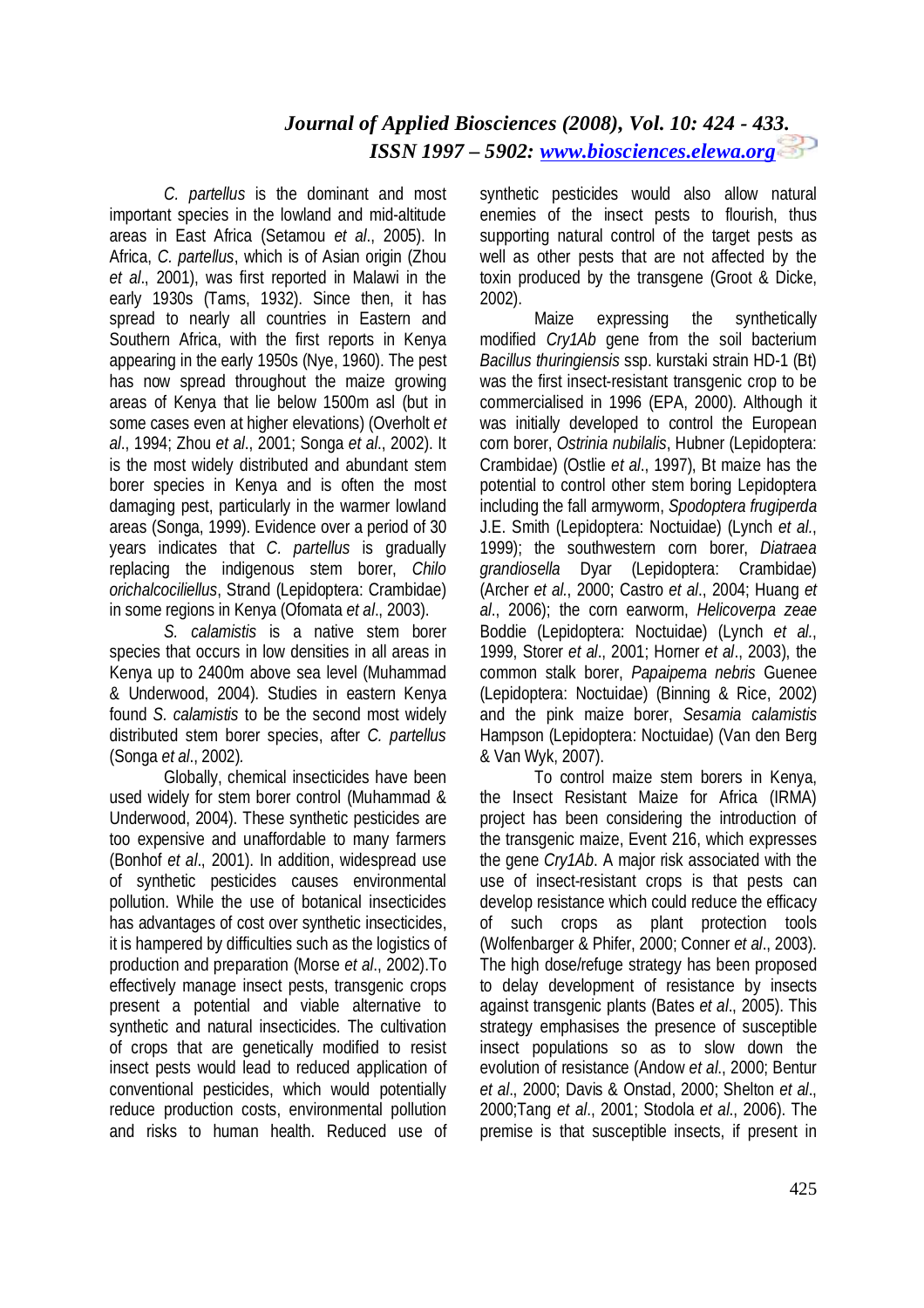sufficient numbers, will mate with resistant insects and dilute resistance genes. However, in order for this strategy to work, several conditions have to be fulfilled. Several biological factors that influence the number of insects exposed to Bt toxin could substantially affect the success of the high dose/refuge strategy (Ives & Andow, 2002). One such factor is oviposition preference.

Preference for Bt maize would require more refuge plants to counter an increased selection pressure. However, preference for refuge plants could have the opposite effect. From a resistance management perspective, an ideal plant, in addition to killing larvae, should repel adult oviposition (Hellmich *et al*., 1999). This would reduce selection for resistance because fewer larvae would be exposed to plant toxins. Bt transgenic maize could also impact on natural enemies of stem borers, with the effect partly depending on the oviposition preferences of stem borers, either for Bt or non-Bt maize. Furthermore, if larvae developed resistance to the Bt toxin, there could be greater chances of natural enemies getting host-mediated exposure to the toxin. In light of the foregoing, it is necessary to determine

### **MATERIALS AND METHODS**

**Experimental plants:** The maize lines used in this study were provided by the joint Kenya Agricultural Research Institute (KARI)/International Maize and Wheat Improvement Centre (CIMMYT) IRMA project. The Bt maize line, Event 216, expresses the *Cry1Ab* gene (Andow *et al*., 2004) and was produced by cotransformation of a ubi:*Cry1Ab* construct and a separate *bar* selectable marker construct. The marker was eliminated by selection on the progeny for independent assortment of *Cry1Ab* and bar. The selectable marker genes and the *Cry1Ab* gene were under the control of the maize ubiquitin promoter (*SN Mugo, personal comm.., Sept. 9. 2008*). Untransformed plants of the parent cultivar CML 216 were used as control. Plants were grown in 15 cm diameter pots in a greenhouse at KARI, Nairobi, Kenya, at day and night temperatures averaging 26 and 15°C, respectively, and natural light conditions of approximately 12/12 h light: darkness photoperiod.

**Insects:** The *C. partellus* and *S. calamistis* originated from colonies maintained on artificial diet according to

stem borer oviposition preferences for Bt transgenic maize. Such information could also be very useful in developing models that can be used to forecast the potential evolution of pest resistance to Bt transgenic crops (Qureshi *et al*., 2005). Also, there have been concerns over the possibility of widespread movement of pests from toxic Bt crops to non-Bt crops (Kumar, 2004). The information obtained through this study would also help to address this concern.

Even though some studies suggest that changes in plant attributes during genetic transformation could affect pest oviposition preferences (Bernal & Setamou, 2003), relatively little is known about the effects of Bt transgenic plants on *C. partellus* and *S. calamistis* oviposition behaviour. The main objective of this study was to assess *C. partellus* and *S. calamistis* ovipositional responses on Bt (Event 216, containing the *Cry1Ab* gene) and isogenic non-Bt (CML 216) maize plants under non-choice and choice conditions. The two stem borer species were chosen for this study because *Cry1Ab* has only shown sufficient efficacy against them (Andow *et al.*, 2004).

the procedure of Ochieng *et al*. (1985). The insects were obtained from the insectary at KARI, Katumani, and the Animal Rearing and Quarantine Unit of the International Centre for Insect Physiology and Ecology (ICIPE).

### **Responses under non-choice conditions**

*Experiments with pupae:* The experiments were conducted in oviposition cages within the greenhouse at KARI. The cages measured 40 cm long x 40 cm wide x 60 cm high with a wire mesh wall over three sides and galvanized iron on the top, bottom and a top-down sliding door on the front.

Ten male and ten blackened female pupae per cage were placed in open Petri dishes (9cm diameter), at the centre of separate cages (Figure 1). Each cage contained either 8 potted Bt or 8 potted non-Bt maize plants (1 plant/pot). The plants were used three weeks after emergence, the age at which maize is most susceptible to stem borer damage (Kumar & Asino, 1993). Pupae, rather than adults,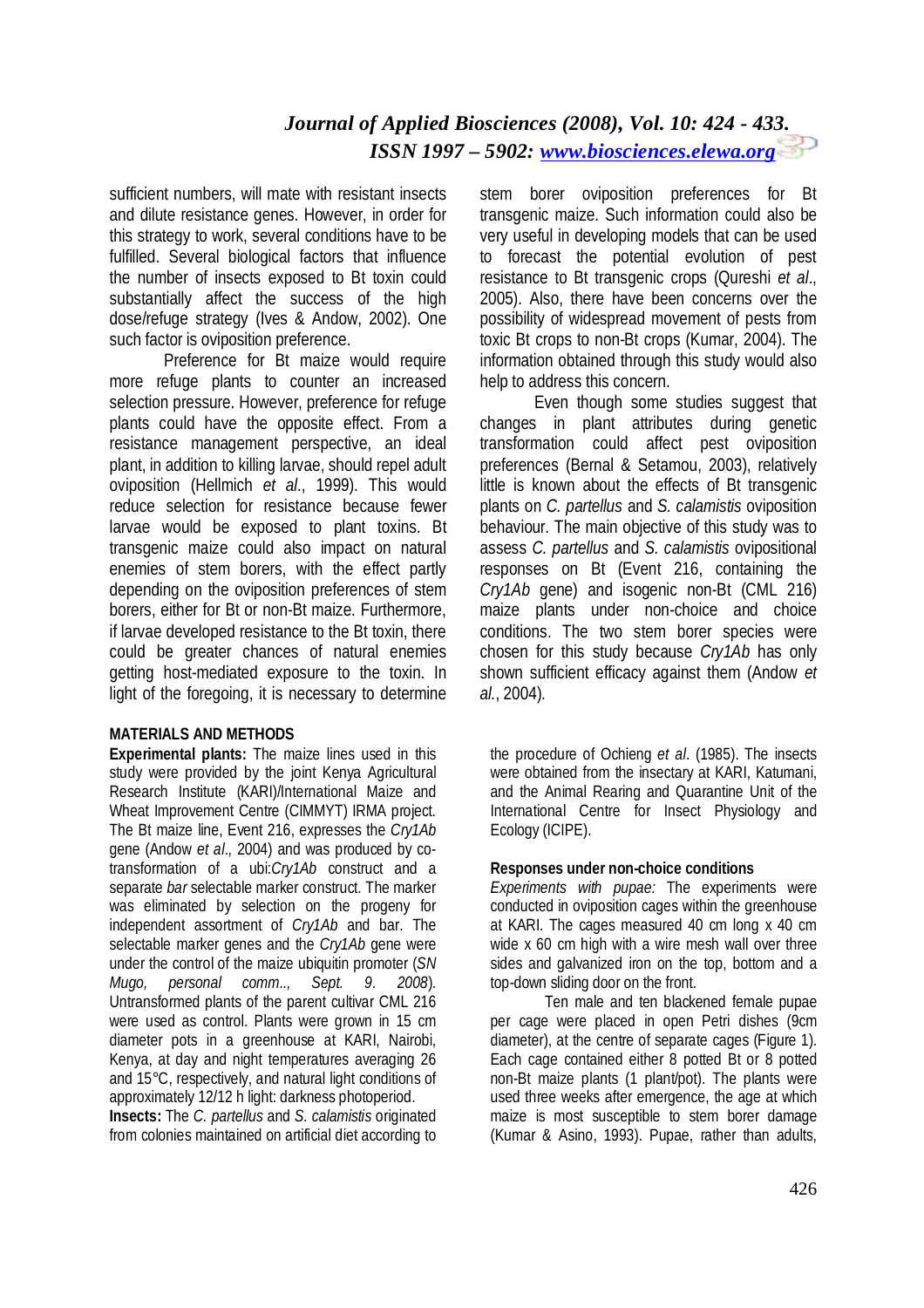were used so that adults could emerge and disperse as they eclosed over a few days. Having high densities of insects at the release site can affect their dispersal behaviour (Qureshi *et al*., 2005), and the responses of a large number of moths confined in a small area might not reflect behaviour of moths in the field (Liu *et al*., 2002). Using pupae rather than adults could therefore avoid the unnatural interactions that could occur when large numbers of adults are released at the same time. A 9 cm diameter wad of cotton wool, moistened with water, was placed in a Petri dish at the centre of each cage. Providing only water gives the best oviposition results (Taneja & Nwanze, 1990). After 8 days, the plants were removed and the number of egg batches per plant counted. Subsequently, the sections on which the moths had oviposited on each plant were cut off and the eggs counted under a microscope (x64 magnification). The eggs were then incubated in the laboratory at a temperature of  $25±1$  °C in Petri dishes lined with moist filter paper for 8 days (by which time it was assumed all fertile eggs had hatched). Upon hatching, the neonates were counted and expressed as percentage emergence.

*Experiments with moths:* Male and female moths that emerged on the same morning were introduced into cages within the biosafety greenhouse which had average day and night temperatures averaging 26 and 15°C, respectively, and natural light conditions of approximately 12/12 h light: darkness photoperiod. Following the procedure described by Khan *et al*. (2006), 15 male and 12 female moths per cage were placed in Petri dishes (9 cm diameter), which were then placed at the centre of separate cages. The rest

#### **RESULTS AND DISCUSSION**

There were no significant differences between Bt and non-Bt maize plants with regard to all parameters assessed for both *C. partellus* and *S. calamistis* under both non-choice (Table 1) and choice (Table 2) conditions. *S. calamistis* and *C. partellus* moths did not seem to discriminate between Bt and non-Bt maize for egg laying under both non-choice and choice conditions, implying that the presence of Bt toxin was either not perceived by the moths or it did not deter oviposition. These findings are consistent with what has been observed with other lepidopteran pests when exposed to Bt crops*.* In field tests, the

of the setup was as described above for the experiment with pupae.



**Figure 1:** Experimental cages used for oviposition preference studies.

**Responses under choice conditions:** These were evaluated in a similar set up as described above except that the cages had 4 Bt and 4 non-Bt plants each. In these cages the plants were arranged such that Bt plants alternated with non-Bt plants, with the leaves intermingled, to allow the moths to choose any leaf from any plant for oviposition.

All the experiments were arranged in a randomised complete block design and replicated four times.

**Statistical analysis:** Data were subjected to analysis using the Student's *t*-test (Sokal & Rohlf, 1995) at α  $= 0.05$ . Count data were square root transformed while percentage data were arc sine transformed to correct for heterogeneity of variances prior to analysis (Sokal & Rohlf, 1995).

number of eggs laid by susceptible European corn borer females did not differ between Bt corn (containing *Cry1Ab*) and non-Bt corn (Orr & Landis, 1997). Pilcher & Rice (2001) observed that *O. nubilalis* females did not show any oviposition preference towards non-Bt or Bt maize (using Event 176 and Bt11). In the laboratory, the number of eggs laid by diamond back moth, *Plutella xylostella* L. (Lepidoptera: Plutellidae) females did not differ between Bt and non-Bt canola (Ramachandran *et al*., 1998), broccoli (Tang *et al*., 1999) and cabbage (Kumar, 2004). Kumar (2004) further observed that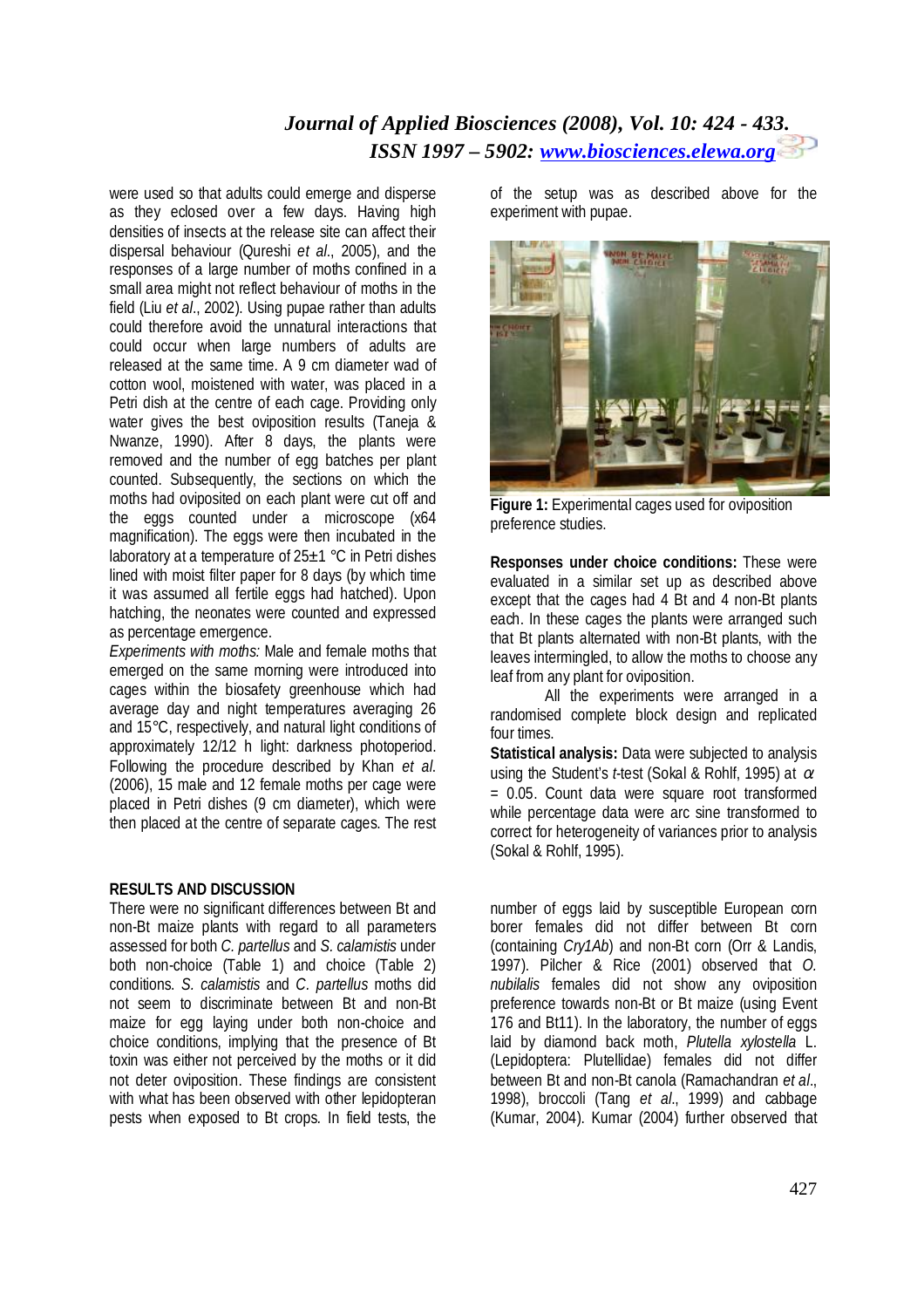the transgenic plants had no adverse effects on the hatchability of *P. xylostella* eggs. In four out of five cage experiments and in two field experiments Hellmich *et al*. (1999) found that various Bt events did not influence *O. nubilalis* oviposition. In cage experiments in the greenhouse, Liu *et al*. (2002) found that the pink bollworm, *Pectinophora*  *gossypiella* Saunders (Lepidoptera: Gelechiidae) did not discriminate between Bt (containing *Cry1Ac*) and non-Bt cotton for oviposition. Van den Berg & Van Wyk (2007) reported that *S. calamistis* adults did not differentiate between Bt and non-Bt maize plants in oviposition choice experiments.

**Table 1**: Number egg batches per plant, eggs per batch, eggs laid per plant and mean percentage of eggs hatched by *Chilo partellus* and *Sesamia calamistis* on Bt (Event 216) and non-Bt (CML 216) maize following introduction of pupae or moths into oviposition cages under non-choice conditions.

|                                   | No. of egg batches<br>per plant | No. of eggs per<br>batch | No. of eggs laid per<br>plant | % eggs hatched       |  |  |  |
|-----------------------------------|---------------------------------|--------------------------|-------------------------------|----------------------|--|--|--|
| C. partellus introduced as pupae  |                                 |                          |                               |                      |  |  |  |
| Non-Bt maize                      | $3.6 \pm 1.3(8)$ <sup>a</sup>   | 38.0±12.5(114)           | $98.3 \pm 39.1(8)$            | $82.8 \pm 15.0(114)$ |  |  |  |
| Bt maize                          | $2.2 \pm 1.2(8)$                | 39.9±13.6(70)            | $77.7 \pm 28.4(8)$            | $85.4 \pm 9.3(70)$   |  |  |  |
| Students t-value                  | 0.87                            | 0.09                     | 0.69                          | 0.48                 |  |  |  |
| $p$ -value                        | 0.42                            | 0.93                     | 0.51                          | 0.65                 |  |  |  |
| C. partellus introduced as moths  |                                 |                          |                               |                      |  |  |  |
| Non-Bt maize                      | $3.4\pm2.5(8)$                  | 43.0±20.2(109)           | $115.6\pm78.8$ (8)            | 84.4±10.1(109)       |  |  |  |
| Bt maize                          | $3.8 \pm 2.8$ (8)               | 46.7±17.8(122)           | $122.8 \pm 83.3$ (8)          | 89.0±2.5 (122)       |  |  |  |
| Students t-value                  | 0.23                            | 0.21                     | 0.70                          | 0.67                 |  |  |  |
| p-value                           | 0.83                            | 0.84                     | 0.51                          | 0.53                 |  |  |  |
| S. calamistis introduced as pupae |                                 |                          |                               |                      |  |  |  |
| Non-Bt maize                      | $2.7 \pm 0.4(8)$                | $54.5 \pm 3.9(86)$       | $143.1 \pm 27.7(8)$           | $97.7 \pm 1.0(86)$   |  |  |  |
| Bt maize                          | $3.3 \pm 0.5(8)$                | 49.1±9.3(107)            | $128.9 \pm 14.1(8)$           | $98.1 \pm 1.3(107)$  |  |  |  |
| Students t-value                  | 2.05                            | 2.95                     | 0.33                          | 1.85                 |  |  |  |
| p-value                           | 0.09                            | 0.05                     | 0.33                          | 0.16                 |  |  |  |
| S. calamistis introduced as moths |                                 |                          |                               |                      |  |  |  |
| Non-Bt maize                      | $4.9 \pm 1.1(8)$                | $50.2 \pm 7.5(157)$      | $231.4\pm85.3(8)$             | $92.8 \pm 3.5$ (157) |  |  |  |
| Bt maize                          | $5.4 \pm 0.4(8)$                | $56.6 \pm 6.9(169)$      | 293.6±27.6(8)                 | $90.8 \pm 2.9$ (169) |  |  |  |
| Students t-value                  | 0.36                            | 0.56                     | 0.82                          | 0.46                 |  |  |  |
| $p$ -value                        | 0.73                            | 0.73                     | 0.45                          | 0.63                 |  |  |  |
|                                   |                                 |                          |                               |                      |  |  |  |

<sup>a</sup> Data shown is mean  $\pm$  1 SD of all observations [n] shown in brackets.

Volatile compounds released by plants can influence the behaviour of herbivores searching for oviposition sites (Anderson & Alborn, 1999; De Moraes *et al*., 2001). Dean & De Moraes (2006) however observed that genetic modification did not alter the volatile profile of undamaged maize plants while Turlings *et al*. (2005) observed that the ratios of caterpillar-induced odour emissions of Bt maize plants were identical to that of non-Bt plants, a likely reason for the non-discriminatory behaviour of *C.* 

*partellus* and *S. calamistis* moths to Bt vs. non-Bt maize plants in this study.

An important limitation in our study is that the numbers of eggs laid were determined at the end of the egg-laying period of the moths and hence it was not possible to evaluate the day-to-day dynamics of egg laying. This was however unavoidable since at times the eggs were concealed (especially those of *S. calamistis*) and could only be accessed by destroying the plants. It was therefore not possible to determine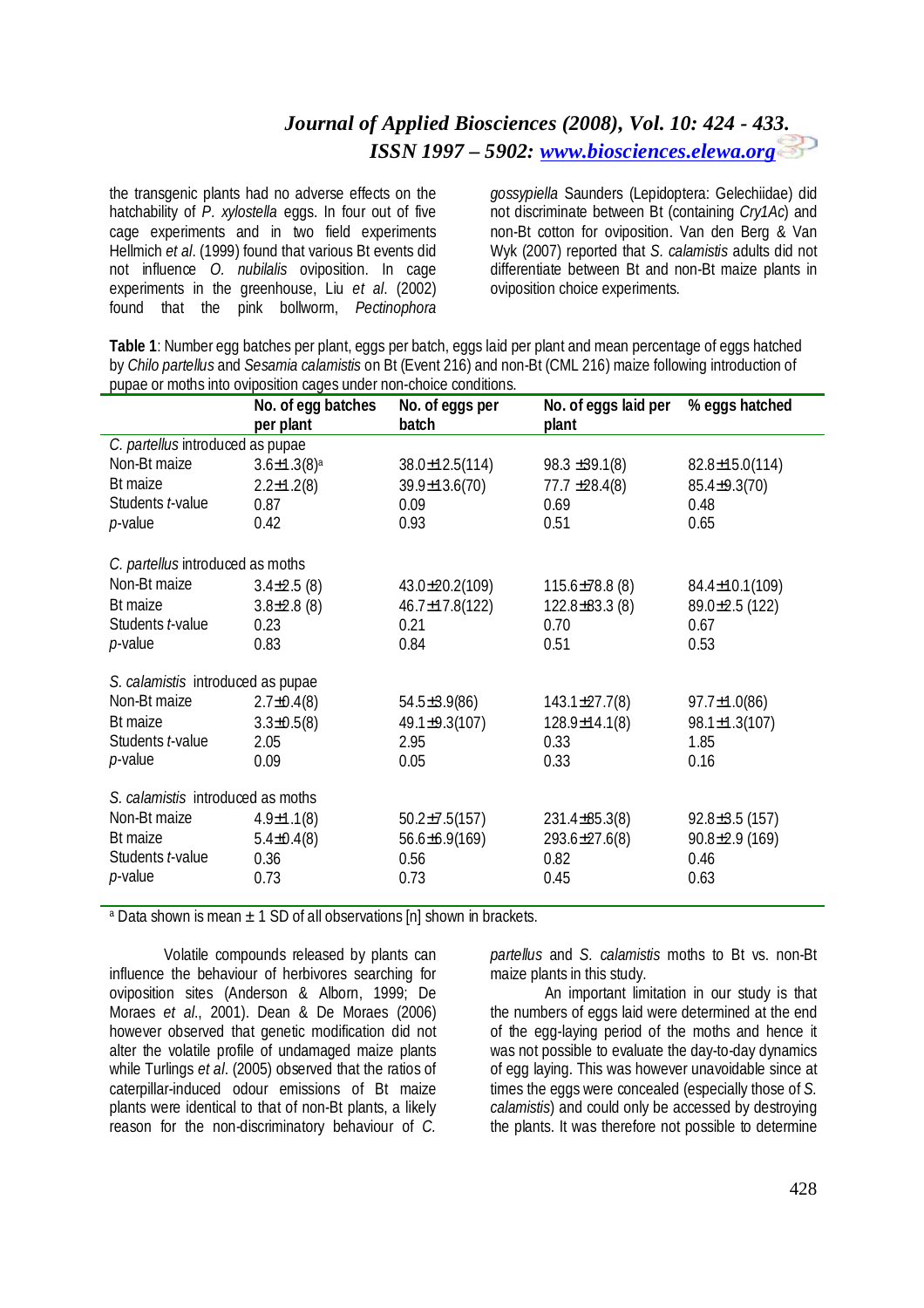if the presence of previously laid eggs had any effect on subsequent oviposition behaviour. However, in previous studies moth oviposition was not affected by the presence of previously laid eggs (Chadha & Roome, 1980; Pats & Ekboom, 1994; Liu *et al*.,

2002). Moreover, the scenario presented in this experiment is a more holistic situation and closer to what would happen in nature whereby moths could encounter previously laid eggs.

**Table 2**: Number egg batches per plant, eggs per batch, eggs laid per plant and mean percentage of eggs hatched by *Chilo partellus* and *Sesamia calamistis* on Bt (Event 216) and non-Bt (CML 216) maize following introduction of pupae or moths into oviposition cages under choice conditions.

|                                   | No. of egg batches<br>per plant | No. of eggs per<br>batch | No. of eggs laid per<br>plant | % eggs hatched      |  |  |  |
|-----------------------------------|---------------------------------|--------------------------|-------------------------------|---------------------|--|--|--|
| C. partellus introduced as pupae  |                                 |                          |                               |                     |  |  |  |
| Non-Bt maize                      | $3.6 \pm 2.3(4)$ <sup>a</sup>   | $35.2 \pm 15.4(76)$      | $98.3 \pm 49.1(4)$            | 73.0±28.7(76)       |  |  |  |
| Bt maize                          | $2.2 \pm 1.2(4)$                | $37.4 \pm 15.1(60)$      | $77.7 \pm 38.4(4)$            | 73.6±28.3(60)       |  |  |  |
| Students t-value                  | 0.34                            | 0.87                     | 0.21                          | 0.17                |  |  |  |
| <i>p</i> -value                   | 0.76                            | 0.45                     | 0.85                          | 0.88                |  |  |  |
| C. partellus introduced as moths  |                                 |                          |                               |                     |  |  |  |
| Non-Bt maize                      | $4.3 \pm 2.9(4)$                | $44.2 \pm 3.0(68)$       | 201.5±112.7(4)                | $81.7 \pm 14.0(68)$ |  |  |  |
| Bt maize                          | $5.4 \pm 3.7(4)$                | $45.1 \pm 6.0 (86)$      | 246.9±162.0(4)                | 78.3±19.4(86)       |  |  |  |
| Students t-value                  | 1.11                            | 0.23                     | 0.58                          | 0.80                |  |  |  |
| <i>p</i> -value                   | 0.35                            | 0.83                     | 0.59                          | 0.80                |  |  |  |
| S. calamistis introduced as pupae |                                 |                          |                               |                     |  |  |  |
| Non-Bt maize                      | $3.0 \pm 1.0(4)$                | $44.0 \pm 13.6(48)$      | $125.9 \pm 59.5(4)$           | $98.4 \pm 0.3(48)$  |  |  |  |
| Bt maize                          | $4.2 \pm 0.5(4)$                | $37.1 \pm 5.8(67)$       | $152.1 \pm 21.6(4)$           | $98.6 \pm 0.7(67)$  |  |  |  |
| Students t-value                  | 0.19                            | 1.14                     | 1.67                          | 0.79                |  |  |  |
| p-value                           | 0.19                            | 0.34                     | 0.19                          | 0.49                |  |  |  |
| S. calamistis introduced as moths |                                 |                          |                               |                     |  |  |  |
| Non-Bt maize                      | $5.3 \pm 1.6(4)$                | $61.4 \pm 10.8(84)$      | $298.3 \pm 48.8(4)$           | 74.5±23.4(84)       |  |  |  |
| Bt maize                          | $5.6 \pm 1.9(4)$                | $59.4 \pm 16.1(90)$      | 320.9±44.2(4)                 | $83.4 \pm 20.0(90)$ |  |  |  |
| Students t-value                  | 0.33                            | 0.20                     | 0.18                          | 2.81                |  |  |  |
| p-value                           | 0.33                            | 0.85                     | 0.86                          | 0.07                |  |  |  |

<sup>a</sup> Data shown is mean  $\pm$  1 SD of all observations [n] shown in brackets.

The results of this study have important implications for pest resistance management and monitoring. For example, if oviposition is not affected by the Bt toxin, and females are exposed equally to Bt maize and non-Bt maize refuges, it can be assumed that eggs will be distributed equally between Bt and non-Bt maize, hence there will always be a pool of insects on susceptible crops, which is necessary for resistance management. Furthermore, the development of resistance against Bt toxins requires the survival and development of at least two exposed larvae into a male and a female (Kumar, 2004).

Even though Bt maize in this study did not affect the hatchability of stem borer eggs, neonates of both *C. partellus* and *S. calamistis* suffer 100% mortality on the Bt maize plants (Obonyo *et al*., unpublished data). Feeding initiation by neonates of various lepidopterans including *P. xylostella* (Ramachandran *et al*., 1998) and *P. gossypiella* (Liu *et al*., 2002) is not deterred by Bt toxins in transgenic crops. Kumar (2004) observed that Bt cabbage did not emit any inhibitory signals to divert diamondback moth larvae from them. Most of the larvae exposed to Bt plants would initiate feeding on these plants and be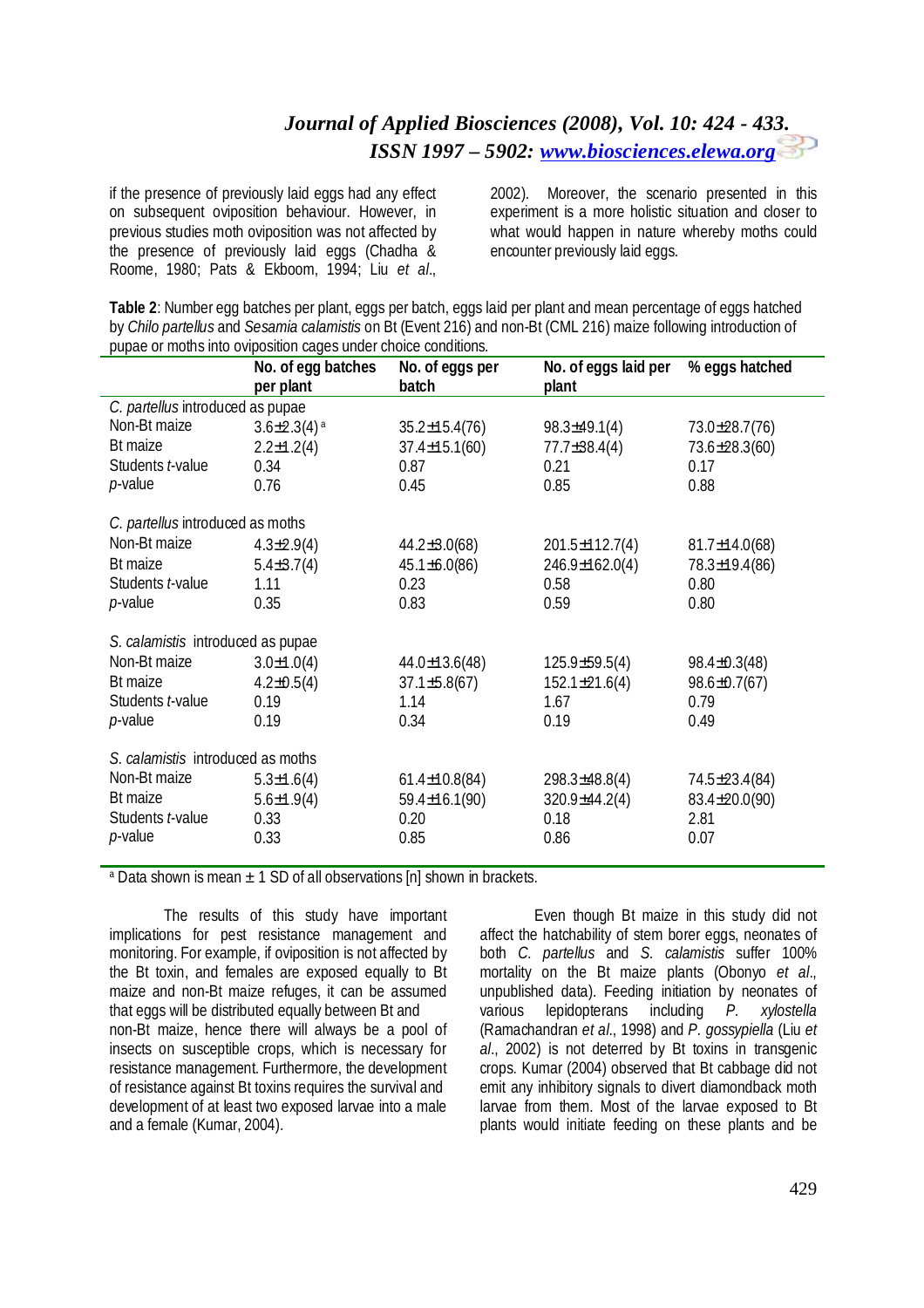killed (Obonyo *et al*., unpublished data), hence further restricting the possibility of resistance development to Bt maize. The mortality of Bt exposed stem borer larvae, alongside the limited chances of resistance development, could minimize the likelihood of stem borer natural enemies getting host-mediated exposure to the Bt toxin. Although the Bt maize could affect natural enemies indirectly as a result of host depletion due to death of maize stem borers (Groot & Dicke, 2002), the impact of such a development would most likely be minimal since several other stem borer

**ACKNOWLEDGEMENTS:** The authors would like to thank DANIDA for financial support through the Biosafetrain Project; Mr. Francis Onyango of ICIPE for supplying insects; Mr. Elias Thuranira for assistance

#### **REFERENCES**

- Anderson P. and Alborn H, 1999. Effects on oviposition behaviour and larval development of *Spodoptera littoralis* by herbivore induced changes in cotton plants. Entomologia Experimentalis et Applicata 92: 45-51.
- Andow DA, Olson DM, Hellmich RL, Alstad DN, Hutchison WD, 2000. Frequency of resistance to *Bacillus thuringiensis* toxin, *Cry1Ab* in an Iowa population of European corn Borer (Lepidoptera: Crambidae). Journal of Economic Entomology 93: 26-30.
- Andow DA, Somers DA, Amugune N, Aragao FJL, Ghosh K, Gudu S, Magiri E, Moar WJ, Njihia S, Osir E, 2004. Transgene locus structure and expression of Bt maize. In: Environmental Risk Assessment of Genetically Modified Organisms: Vol 1. A Case study of Bt maize in Kenya. Hillbeck A. and Andow DA, (Editors), CAB International, Wallingford, UK. 281 pp.
- Archer TL, Schuster G, Patrick C, Cronholm G, Bynum Jr ED, Morrison WP, 2000. Whorl and stalk damage by European and Southwestern corn borers to four events of *Bacillus thuringiensis* transgenic maize. Crop Protection 19:181-190.
- Bates SL, Zhao JZ, Roush RT, Shelton AM, 2005. Insect resistance management in GM crops: past, present and future. Nature Biotechnology 23: 57-62.
- Bentur JS, Andow DA, Cohen MB, Romera AM, Gould F, 2000. Frequency of allelles conferring resistance to a *Bacillus thuringiensis* toxin in a Phillipine population of *Scirpophaga incertulas*

species occur in wild host plants and they also host the same parasitoid species (Van den Berg & Van Wyk, 2007). Furthermore, stem borers surviving on the non-Bt refuge maize plants could be invaluable in sustaining natural enemy populations.

As the IRMA project further develops this technology it would be necessary, for purposes of resistance management, that the Bt maize plants under development are made unattractive for oviposition by stem borer moths, possibly by further engineering them with additional genes.

with data analysis; Ms. Dorothy Nanzala, Ms. Muthoni Muta, Mr. Maurice Okomo, Ms. Mary Nduguli and Ms. Rosemary Gatimu for support and help with the laboratory work and Dr. G. Lovei for technical advice.

> (Lepidoptera: Pyralidae). Journal of Economic Entomology 93: 1515-1521.

- Bernal JS. and Setamou M, 2003. Fortuitous antixenosis in transgenic sugarcane: antibiosis-expressing cultivar is refractory to ovipositing herbivore pests. Environmental Entomology 32: 886-894.
- Binning RR. and Rice ME, 2002. Effects of transgenic Bt corn on growth and development of the Stalk Borer *Papaipema nebris* (Lepidoptera: Noctuidae). Journal of Economic Entomology 95: 622-627.
- Bonhof MJ, Van Huis A, Kiros FG, Dibogo N, 2001. Farmers' perceptions of importance, control methods and natural enemies of maize stem borers at the Kenyan coast. Insect Science and its Application 21: 33-42.
- Castro BA, Leonard BR, Riley TJ, 2004. Management of feeding damage and survival of Southwestern corn borer and sugarcane borer (Lepidoptera: Crambidae) with *Bacillus thuringiensis* transgenic field corn. Journal of Economic Entomology 97: 2106-2116.
- Chadha GK. and Roome RE, 1980. Oviposition behaviour and the sensilla of the ovipositor of *Chilo partellus* (Swinhoe) (Lepidoptera: Pyralidae). Journal of Zoology 192: 169-178.
- Conner AJ, Glare TR, Nap J, 2003. The release of genetically modified crops into the environment. The Plant Journal 33: 19-46.
- Davis PM. and Onstad DW, 2000. Seed mixtures as a resistance management strategy for European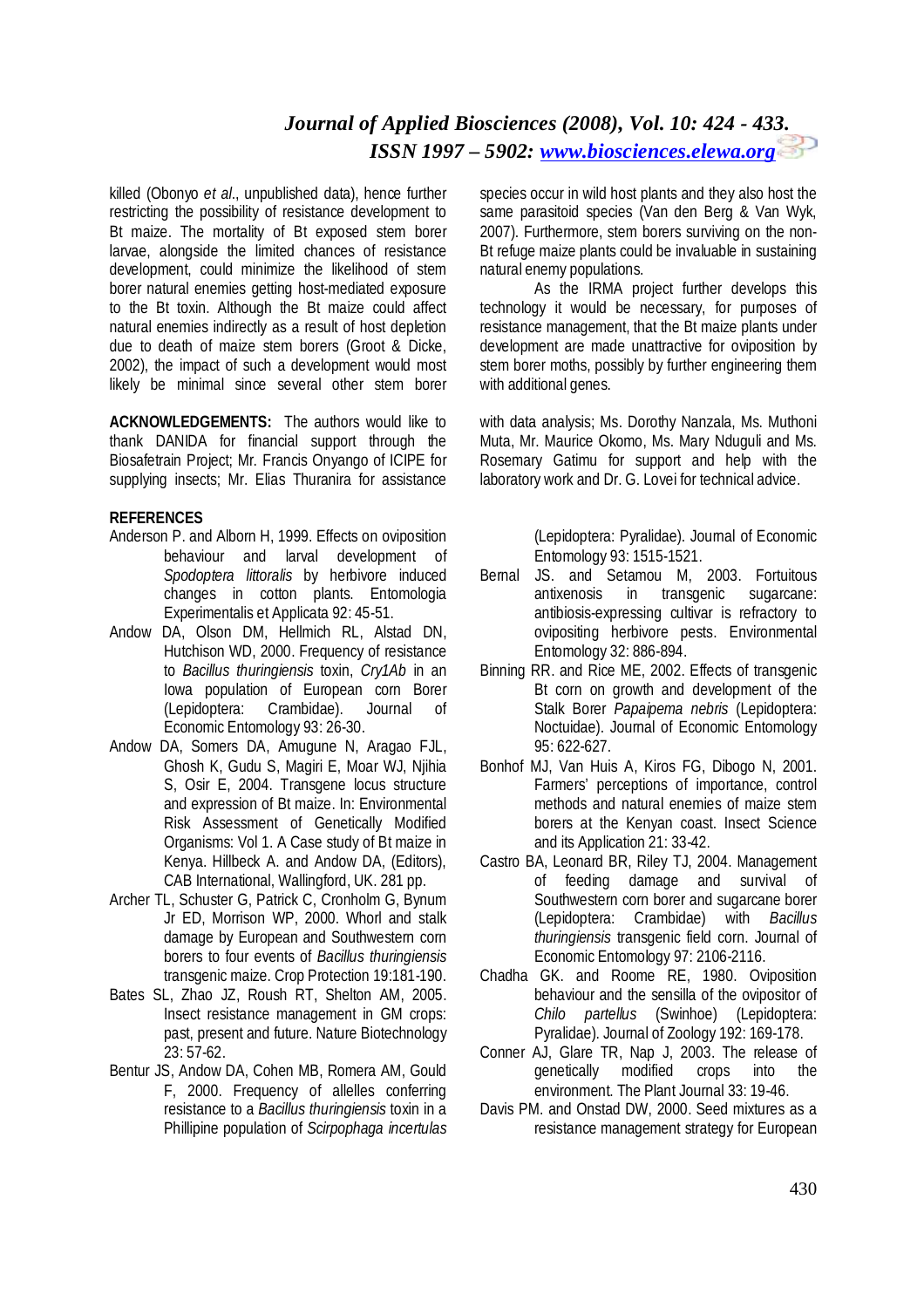corn borer (Lepidoptera: Crambidae) infesting transgenic corn expressing *Cry1Ab* protein. Journal of Economic Entomology 93: 937-948.

- De Moraes CM, Mescher MC, Tumlinson JH, 2001. Caterpillar-induced nocturnal plant volatiles repel nonspecific females. Nature 393:570- 573.
- Dean JM. and De Moraes CM, 2006. Effects of genetic modification on herbivore-induced volatiles from maize. Journal of Chemical Ecology 32: 713-724.
- EPA (U.S. Environmental Protection Agency), 2000. Biopesticides registration action document, preliminary risks and benefits section. *Bacillus thuringiensis* plant-pesticides. Office of Pesticide Programs, Biopesticides and Pollution Prevention Division, Washington, D.C.

[www.epa.gov/scipoly/sap/2000/October/brad1](http://www.epa.gov/scipoly/sap/2000/October/brad1) \_execsum\_overvies.pdf

- Groot AT. and Dicke M, 2002. Insect-resistant transgenic plants in a multi-trophic context. The Plant Journal 31: 387-406.
- Hellmich RI, Higgins LS, Witkowski JF, Campbell FE, Lewis LC, 1999. Oviposition by European corn borer (Lepidoptera: Crambidae) in response to various transgenic corn events. Journal of Economic Entomology 92: 1014-1020.
- Horner TA, Dively GP, Herbert DA, 2003. Development, survival and fitness performance of *Helicoverpa zeae* (Lepidoptera: Noctuidae) in MON810 Bt field corn. Journal of Economic Entomology 96: 914-924.
- Huang F, Leonard BR, Gable RH, 2006. Comparative susceptibility of European corn borer, Southwestern corn borer, and sugarcane borer (Lepidoptera: Crambidae) to *Cry1Ab* protein in a commercial *Bacillus thuringiensis* corn hybrid. Journal of Economic Entomology 99: 194-202.
- Ives AR. and Andow DA, 2002. Evolution of resistance to Bt crops: directional selection in structured environments. Ecology Letters 5: 792-801.
- Kfir R, Overholt WA, Khan ZR, Polaszek A, 2002. Biology and management of economically important lepidopteran cereal stemborers in Africa. Annual Review of Entomology 47: 701- 731.
- Khan ZR, Midega CAO, Hutter NJ, Wilkins RM, Wadhams LJ, 2006. Assessment of the

potential of Napier grass (*Pennisetum purpureum*) varieties as trap plants for management of *Chilo partellus.* Entomologia Experimentalis et Applicata 119: 15-22.

- Kumar H, 2004. Orientation, feeding and ovipositional behaviour of Diamondback Moth *Plutella xylostella* (Lepidoptera: Plutellidae), on transgenic cabbage expressing *Cry1Ab* toxin of *Bacillus thuringiensis* (Berliner). Environmental Entomology 33: 1025-1031.
- Kumar H. and Asino GO, 1993. Resistance of maize to *Chilo partellus* (Lepidoptera: Pyralidae): effect on plant phenology. Journal of Economic Entomology 86: 969-973.
- Liu YB, Tabashnik BE, Dennehy TJ, Carrierre Y, Sims MA, Meyer SK, 2002. Oviposition on and mining in bolls of Bt and non-Bt cotton by resistant and susceptible pink bollworm (Lepidoptera: Gelechiidae). Journal of Economic Entomology 95:143-148.
- Lynch RE, Wiseman BR, Sumner HR, Plaisted D, Warnick D, 1999. Management of corn earworm and fall armyworm (Lepidoptera: Noctuidae) injury on a sweet corn hybrid expressing a *Cry1A(b)* gene. Journal of Economic Entomology 5: 1217-1222.
- Morse S, Ward A, McNamara N, Denholm I, 2002. Exploring the factors that influence the uptake of botanical insecticides by farmers: A case study of tobacco-based products in Nigeria. Experimental Agriculture 38: 469-479.
- Muhammad L. and Underwood E, 2004. The Maize Agricultural Context in Kenya. In: Environmental Risk Assessment of Genetically Modified Organisms Vol 1. A Case Study of Bt maize in Kenya. Hillbeck A and Andow DA. (Editors), CAB International, Wallingford, UK. 281 pp.
- Nye IWB, 1960. The insect pests of graminaceous crops in East Africa. Colonial Research Study. Her Majesty's Stationary Office. 48pp.
- Ochieng RSS, Onyango FO, Bungu MDO, 1985. Improvement of techniques of mass rearing of *Chilo partellus* (Swinhoe). Insect Science and its Application 6: 425-428.
- Ofomata VC, Overholt WA, Van Huis A, Egwuatu RI, Ngi-Song AJ, 2003. Niche overlap and interspecific association between *Chilo partellus* and *Chilo orichalcociliellus* on the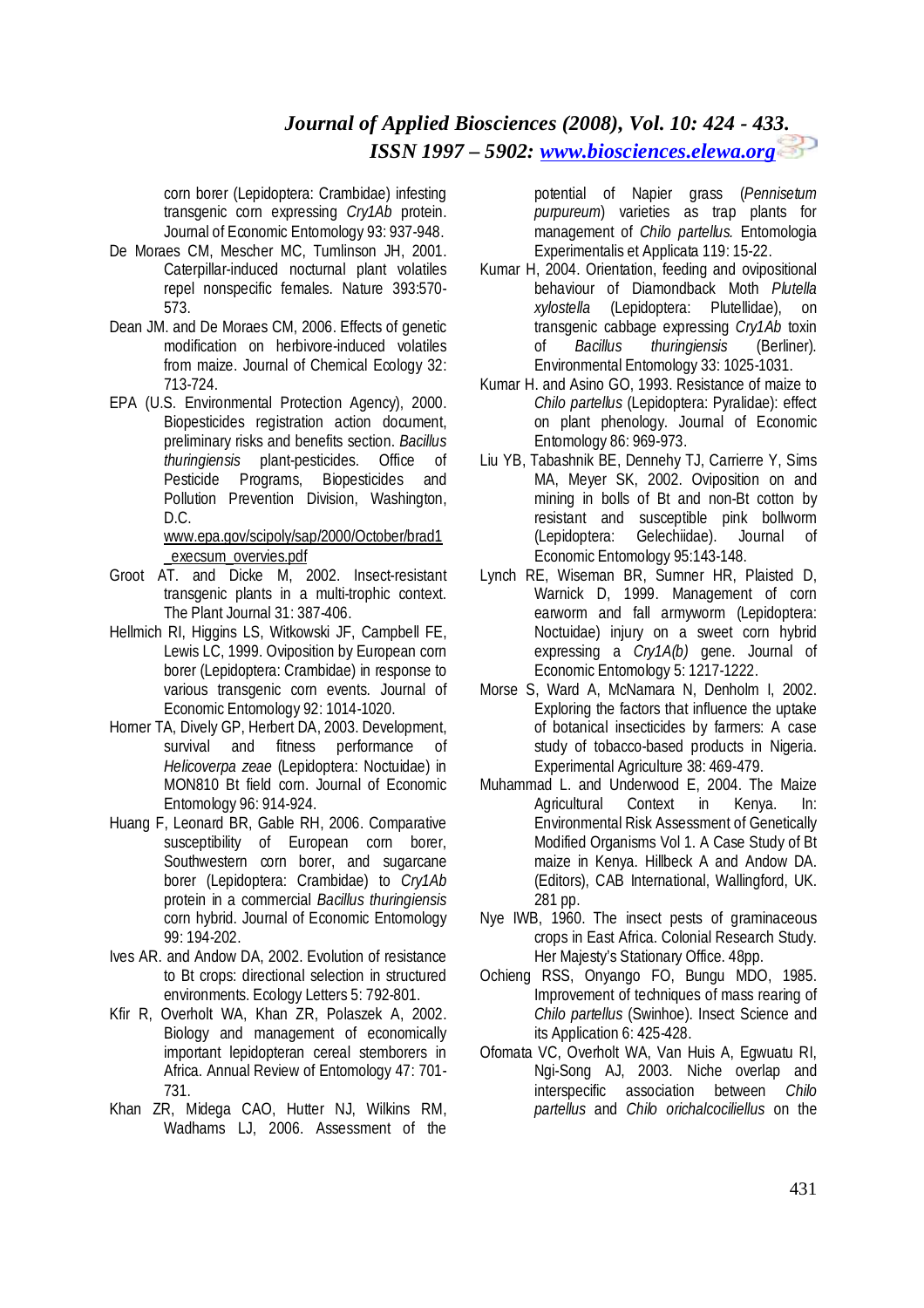Kenya coast. Entomologia Experimentalis et Applicata 93: 141-148.

- Orr DB. and Landis DL, 1997. Oviposition of European Corn Borer (Lepidoptera: Pyralidae) and impact of natural enemy populations in transgenic versus isogenic corn. Journal of Economic Entomology 90: 905-909.
- Ostlie KR, Hutchison WD, Hellmich RL, 1997. Bt Corn and European Corn Borer: Long-term Success through Resistance Management. NCR Publication No.602. University Minnesota, St Paul. MN, USA.
- Overholt WA, Ngi-Song AJ, Kimani SW, Mbapila J, Lammers PM, Kioko E, 1994. Ecological considerations of the introduction of *Cotesia flavipes* Cameron (Hymenoptera: Braconidae) for biological control of *Chilo partellus* Swinhoe (Lepidoptera: Pyralidae) in Africa. Biocontrol News Information 15: 19-24.
- Pats P. and Ekboom B, 1994. Distribution of *Chilo partellus* egg batches on maize. Journal of Insect behaviour 7: 29-41.
- Pilcher CD. and Rice ME, 2001. Effect of planting date and *Bacillus thuringiensis* corn on the population dynamics of European corn borer (Lepidoptera: Crambidae). Journal of Economic Entomology 94: 730-742.
- Qureshi JA, Buschman LL, Throne JE, Ramaswamy SB, 2005. Adult dispersal of *Ostrinia nubilalis* Hubner (Lepidoptera: Crambidae) and its implications for resistance management in Bt maize. Journal of Applied Entomology 129: 281-292.
- Ramachandran S, Buntin GD, All JN, Tabashnik BE, Raymer PL, Adang MJ, Pulliam DA, Stewart Jr. CN, 1998. Survival, development, and oviposition of resistant diamondback moth (Lepidoptera: Plutellidae) on transgenic canola producing a *Bacillus thuringiensis* toxin. Journal of Economic Entomology 91: 1239- 1244.
- Setamou M, Jiang N, Schulthess F, 2005. Effect of the host plant on the survivorship of parasitized *Chilo partellus* Swinhoe (Lepidoptera: Crambidae) larvae and performance of its larval parasitoid *Cotesia flavipes* Cameron (Hymenoptera: Braconidae). Biological Control 32: 183-190.
- Shelton AM, Tang JD, Roush RT, Metz TD, Earle ED, 2000. Field tests on managing resistance to

*Bt*-engineered plants. Nature Biotechnology 18: 339-342.

- Songa JM, 1999. Distribution, importance and management of stem borers (Lepidoptera) in maize production systems of semi-arid Eastern Kenya with emphasis on biological control. PhD Thesis, Kenyatta University, Nairobi, Kenya. 251pp.
- Songa JM, Overholt WA, Okello RO, Mueke JM, 2002. Control of lepidopteran stem borers in maize by indigenous parasitoids in semi-arid areas of eastern Kenya. Biological Agriculture and Horticulture 20: 77-90.
- Sokal RR. and Rohlf FJ, 1995. Biometry. The Principles and Practice of Statistics in Biological Research. 3rd Edition, Freeman and Co., New York. 887 pp.
- Stodola TJ, Andow DA, Hyden AR, Hinton JL, Roark JJ, Buschman LL, Porter P, Cronholm GB, 2006. Frequency of resistance to *Bacillus thuringiensis* toxin *Cry1Ab* in a Southern United States corn belt population of European Corn Borer (Lepidoptera: Crambidae). Journal of Economic Entomology 99: 502-507.
- Storer NP, Van Duyn JW, Kennedy GG, 2001. Life history traits of *Helicoverpa zea* (Lepidoptera: Noctuidae) on non-Bt and Bt transgenic corn hybrids in Eastern North Carolina. Journal of Economic Entomology 94: 1268-1279.
- Tams WHT, 1932. New species of African Heterocera. Entomology 65: 1241-1249.
- Taneja SL. and Nwanze KF, 1990. Mass rearing of *Chilo* species on artificial diets and its use in resistance testing. Insect Science and its Application 11: 605-616.
- Tang JD, Collins HL, Roush RT, Metz TD, Earle ED, Shelton AM, 1999. Survival, weight gain, and oviposition of resistant and susceptible *Plutella xylostella* (Lepidoptera: Plutellidae) on broccoli expressing *Cry1Ac* toxin of *Bacillus thuringiensis*. Journal of Economic Entomology 92: 47-55.
- Tang JD, Collins HL, Metz TD, Earle ED, Zhao JZ, Roush RT, Shelton AM, 2001. Greenhouse tests on resistance management of Bt transgenic plants using refuge strategies. Journal of Economic Entomology 94: 240-247.
- Turlings TCJ, Leanbourquin PM, Held M, Degen T, 2005. Evaluating the induced-odour emission